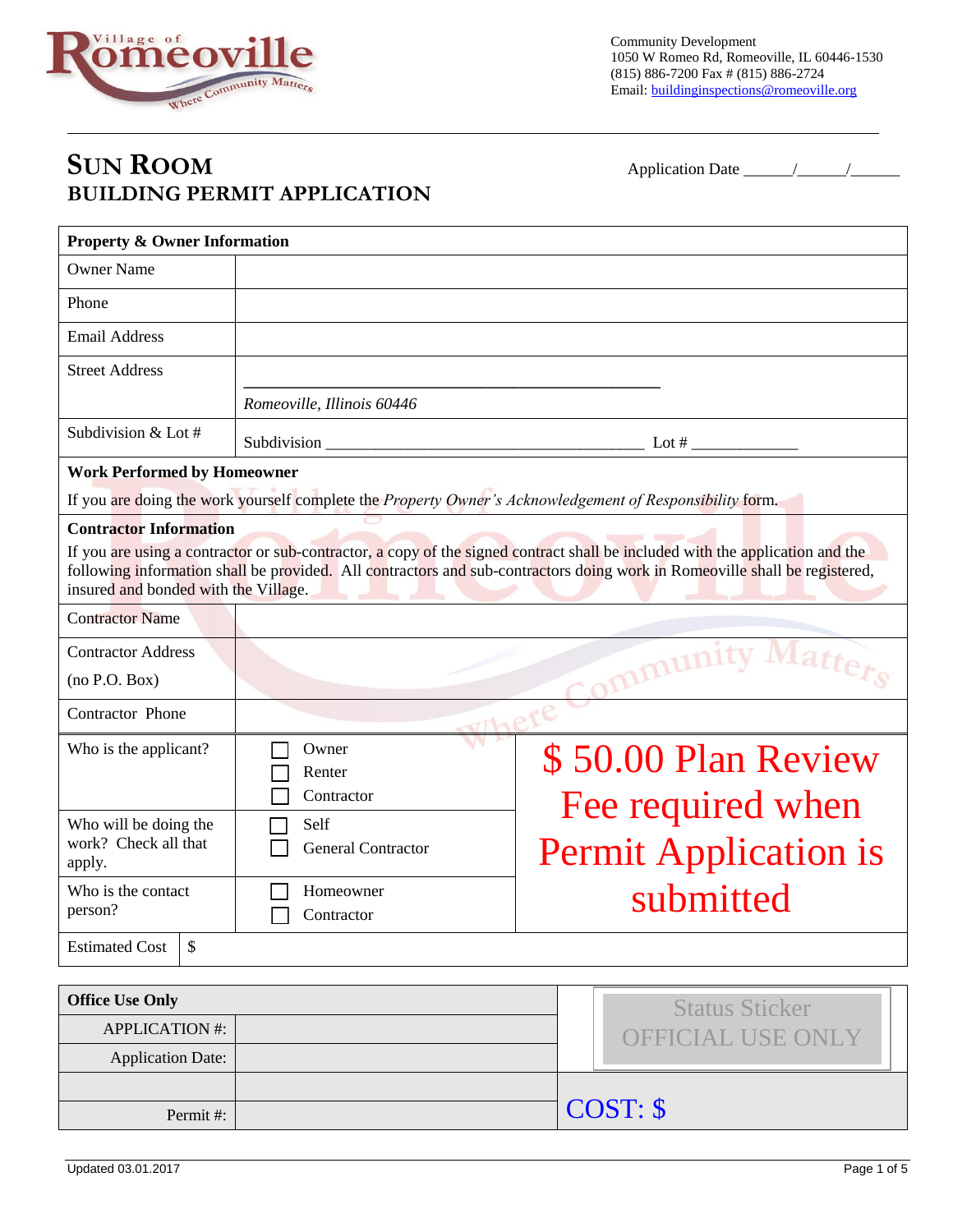| Sub-Contractors           |                      |                                     |                     |                        |  |
|---------------------------|----------------------|-------------------------------------|---------------------|------------------------|--|
| <b>Type of Contractor</b> | <b>Business Name</b> | Street Address, City, State and Zip | <b>Phone Number</b> | Registration<br>Number |  |
| Concrete                  |                      |                                     |                     |                        |  |
| Electrical                |                      |                                     |                     |                        |  |
| Carpentry                 |                      |                                     |                     |                        |  |

## **Site Requirements**

| <b>Requirement</b>                                                                                                                                                                                                                                                                       |  | $\checkmark$ to confirm that you<br>have shown      | <b>Office</b><br><b>Use</b> |
|------------------------------------------------------------------------------------------------------------------------------------------------------------------------------------------------------------------------------------------------------------------------------------------|--|-----------------------------------------------------|-----------------------------|
| You shall submit a Plat of Survey or scaled plot plan which shows all structures<br>on the lot, including the home, decks, porches, sheds, garages, pools, gazebos,<br>etc. The structures should be drawn to scale, labeled, and dimensioned. Please<br>refer to Page 3 for an example. |  | all structures                                      |                             |
| The Sun Room shall be shown. It shall be labeled and dimensioned.                                                                                                                                                                                                                        |  | The proposed<br>structure                           |                             |
| The Sun Room shall be not less than 5 feet from the side property line.                                                                                                                                                                                                                  |  | The distance to the<br>side property line           |                             |
| The Sun Room shall be not less than 10 feet from the rear property line.<br>However, if the property is zoned R-5A (Hampton Park, Poplar Ridge & Honey<br>tree Unit 5,) the structure shall be at least 7 feet to the rear property line.                                                |  | The distance to the<br>rear property line           |                             |
| The Sun Room shall be not less than 10 feet from any detached structure (shed,<br>gazebo, pool, etc.).                                                                                                                                                                                   |  | The distance from<br>each structure or<br>utilities |                             |
| The Sun Room may not be on an easement, except with the written permission of<br>the Village and all utility companies having rights to the easement.                                                                                                                                    |  | The structure not<br>located on any<br>easement     |                             |
| The Sun Room may only be one story in height.                                                                                                                                                                                                                                            |  | A single story<br>structure                         |                             |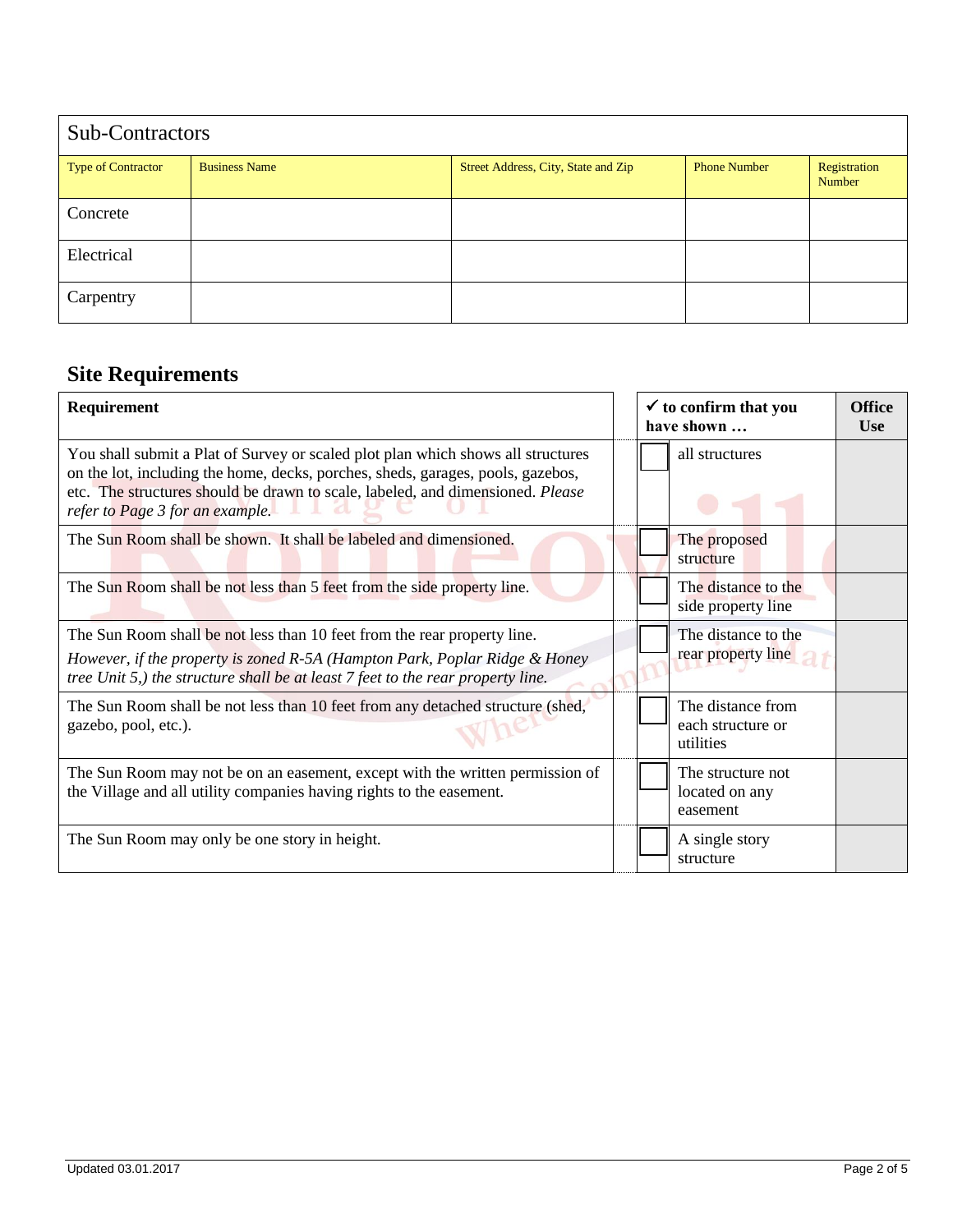| Requirement                                                                                                                                                                                | Fill in the blanks.                                                                                                                                             | <b>Office Use</b> |
|--------------------------------------------------------------------------------------------------------------------------------------------------------------------------------------------|-----------------------------------------------------------------------------------------------------------------------------------------------------------------|-------------------|
| A Sun Room may<br>be located in any<br>yard provided that<br>it does not project<br>YARDS<br>more than eight $(8)$<br>a: Front<br>b: Rear<br>Side<br>feet from the home.<br>d: Corner Side | In which yard is the proposed structure?<br>Yard<br>How deep is the Sun Room, measured from the<br>outside of the porch to the wall of the home?<br>Feet Inches |                   |
| The Zoning Code regulates the height of structures.<br>Please indicate all dimensions of the Sun Room on<br>the plans.                                                                     | Height of Structure:                                                                                                                                            |                   |
| In total, no more that 50% of the property can be<br>covered with building, structures, or pavement.                                                                                       | % of lot covered with structures: %                                                                                                                             |                   |

## **Construction Requirements**

| Please read the requirements and place $a \checkmark$ in the column to the left to confirm that you understand.                                                                                                                                                                                                                                                                                                          |  |
|--------------------------------------------------------------------------------------------------------------------------------------------------------------------------------------------------------------------------------------------------------------------------------------------------------------------------------------------------------------------------------------------------------------------------|--|
| <b>Building Requirements:</b>                                                                                                                                                                                                                                                                                                                                                                                            |  |
| Sunroom is defined as: A one-story structure attached to a dwelling with a glazing area in excess of 40<br>percent of the gross area of the structure's exterior walls and roof.                                                                                                                                                                                                                                         |  |
| Provide two (2) collated drawings by a State of Illinois licensed and registered architect. The<br>drawings shall meet the requirements from the 2015 International Residential Code, 2015<br>International Energy Conservation Code (Table 405.5.2(1) and the 2014 National Electrical Code. If<br>required, two (2) copies of a grading plan shall be submitted for review by the Village of<br>Romeoville's engineer. |  |

## **Permit & Inspection Requirements**

*Please read the requirements and place*  $a \checkmark$  *in the box to the left to confirm that you understand.* 

The Building Permit shall be posted in the building's window where it can be seen from the street.

Each phase of construction shall be inspected and approved by the Village of Romeoville prior to proceeding to the next stage of construction.

 **A PREPOUR TRENCH OR FOOTING/FOUNDATION INSPECTION SHALL BE COMPLETED PRIOR TO THE INSTALLATION OF THE SUN ROOM FRAMING.**

- **A PREPOUR SLAB INSPECTION.**
- **A ROUGH FRAMING INSPECTION**.
- **A ROUGH ELECTRIC INSPECTION.**
- **A FINAL BUILDING INSPECTION.**
- **A FINAL ELECTRIC INSPECTION**.
- All inspections shall be scheduled in advance by calling (815)886-7200 or by emailing buildinginspections@romeoville.org. Your permit number shall be provided when inspections are scheduled.
- Failure to call for required inspections may result in a "**STOP WORK ORDER**".
- Should you fail an inspection, a re-inspection fee shall be paid before continuing work and before scheduling another inspection. **INVOICED AFTER 5 DAYS**

The project shall start within ninety (90) days from the date the permit is issued and completed within one hundred and eighty (180) days.